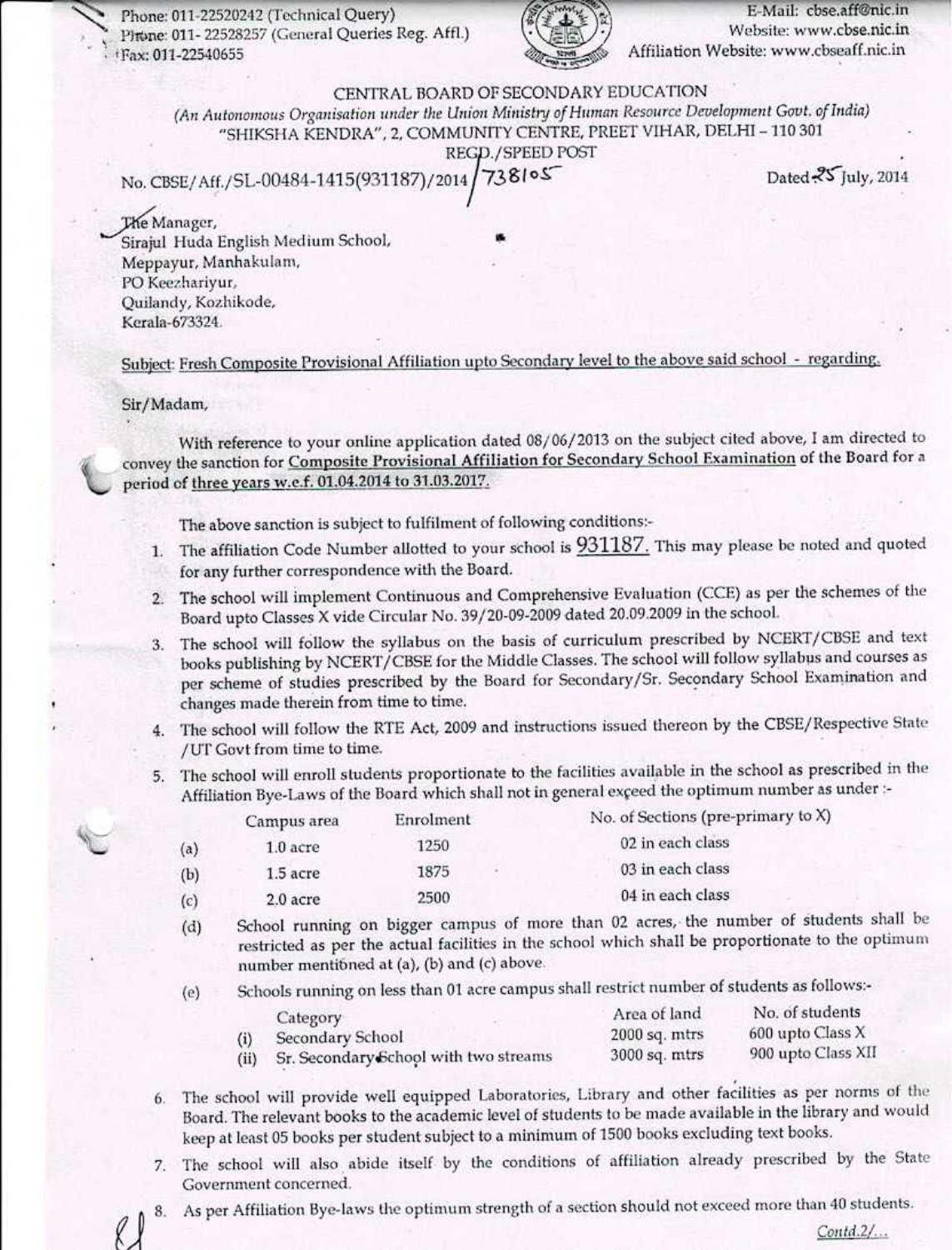

No. CBSE/AFF/931187/EX-02490-1718/2017 227859

23/03/2017 Dated:

The Manager, Sirajul Huda English Medium School, Meppayur, Manhakulam, PO Keezhariyur, Quilandy, Kozhikode, Kerala - 673324

# Sub: Extension of Provisional Affiliation to the above said school (Affiliation no. 931187) beyond 31.03.2017-reg.

Sir/Madam.

This is with reference to your online application registered on 22/06/2016 on the above subject.

In this connection, I am directed to convey the sanction for extension of provisional affiliation of the school with the Board for its Secondary School Examination for a further period of five years w.e.f. 01.04.2017 to 31.03.2022 subject to the fulfillment of the following conditions:-

- The School is required to abide itself by the Examination/Affiliation-Bye-Laws of the Board.
- The School is required to apply on online for further extension of affiliation along with the  $1.$ requisite fee and other documents by 30<sup>th</sup> June of the preceding year in which the  $\overline{2}$ 
	- Provisional Affiliation expires as per Rule 15.11 of Affiliation Bye Laws. The school will follow the syllabus on the basis of curriculum prescribed by NCERT/CBSE and text
- books publishing by NCERT/CBSE for the Middle Classes. The school will follow syllabus and 3. courses as per scheme of studies prescribed by the Board for Secondary/Sr. Secondary School Examination and changes made therein from time to time.
- The school will follow the RTE Act, 2009 and instructions issued thereon by the CBSE/Respective 4. State /UT Govt from time to time.
- The school will enroll students proportionate to the facilities available in the school as prescribed in the Affiliation Bye-Laws of the Board which shall not in general exceed the optimum number as 5. rimary to Class XII :-

|     |                | under from Pre-Primary to Glass And |                                              | No of Sections at Sr.                            |  |
|-----|----------------|-------------------------------------|----------------------------------------------|--------------------------------------------------|--|
|     | Campus<br>area | Enrolment                           | <b>No. of Sections</b><br>(pre-primary to X) | Secondary (XI & XII)                             |  |
| (a) | $1.0$ acre     | 1250                                | 02 in each class                             | 04 in class XI and XII                           |  |
| (b) | $1.5$ acre     | 1875                                | 03 in each class                             | 04 in class XI and XII<br>04 in class XI and XII |  |
| (c) | 2.0 acre       | 2500                                | 04 in each class                             | under at ourdante english-                       |  |

School running on bigger campus of more than 02 acres, the number of students shall be restricted as per the actual facilities in the school which shall be proportionate to the  $(d)$ optimum number mentioned at (a), (b) and (c) above.

unning on less than 01 acre campus shall restrict number of students as follows:-

| SCHOOLS Furning on loss than share seems<br>Category |                                                                       | Area of land                   | No. of students<br>600 upto Class X |                  |  |
|------------------------------------------------------|-----------------------------------------------------------------------|--------------------------------|-------------------------------------|------------------|--|
|                                                      | <b>Secondary School</b><br>(ii) Sr. Secondary School with two streams | 2000 sq. mtr.<br>3000 sq. mtr. |                                     | 900 to Class XII |  |

Cont...2/-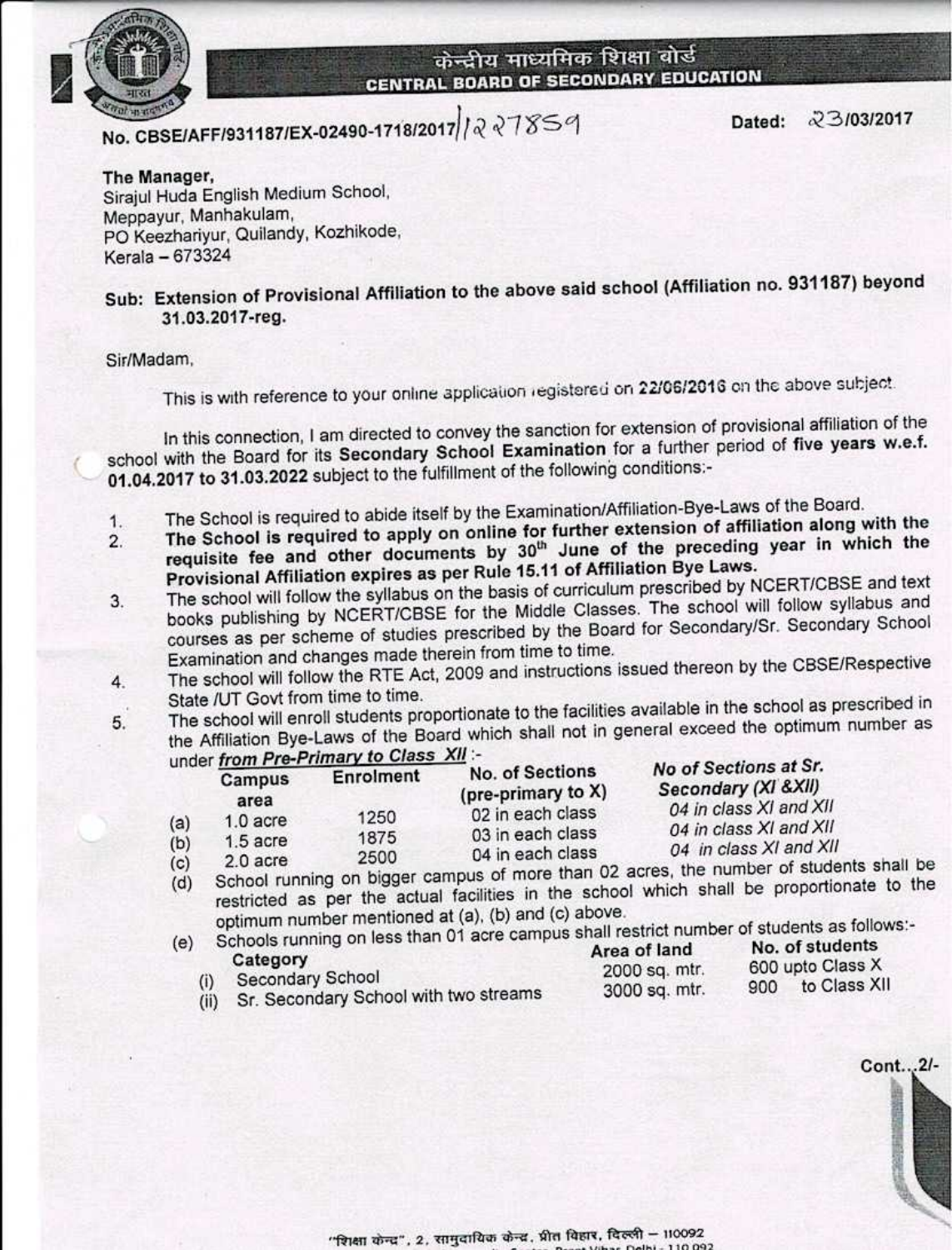

 $-2-1$ 

- The school should scrupulously observe prescription from the Municipal Authority/District Collectorate/Transport Department regarding drinking water, fire safety and transport precautions in the school. A certificate from the Municipal/Fire/transport Authority regarding sanitary conditions, 6. water/fire/transport safety should be submitted every five years as per Rule8.5 of Affiliation Bye
- Laws and shall follow Rule no. 3.3(vii) and Rule 23(xi) in this regard. The school will provide well equipped Laboratories, Library and other facilities as per norms of the Board. The relevant books to the academic level of students to be made available in the library and would keep at least 05 books per student subject to a minimum of 1500 books excluding text  $7<sup>1</sup>$
- The school will also abide itself by the conditions of affiliation already prescribed by the State 8.
- As per Affiliation Bye-laws the optimum strength of a section should not exceed more than 40  $9.$
- School should have at least one adequately equipped computer lab with a minimum of 10 computers and would ensure computer student ratio of 1:20 at least. Proper software along with 10. facility of Broad Band connectivity with the feature of 'internet always on' from any service

The section teacher ratio of 1:1.5 is to be maintained to teach various subjects and school shall appoint qualified and trained teaching staff on regular basis as per provisions of Affiliation Bye

- 11. The school and its records shall be open for inspection by an officer/official of the Board or an
- authorized representative of the Board/State Educational Department at any time and the school  $12.$ shall furnish information as may be asked for by the Board/State Government from time to time. Income & Expenditure and audited annual accounts statement duly certified by the Chartered
- Accountant for the current year is required to be sent and the same be submitted every year. Fees should normally be charged under the heads prescribed by the Department of Education of  $13.$
- the State/U.T. for schools of different categories. No capitation fee or voluntary donations for  $14.$ gaining admission in the school or for any other purpose should be charged / collected in the name of the school and the school should not subject the child or his or her parents or guardians to any screening procedure in accordance with Rule No. 11.1, 2 & 3. Also, as per Chapter II, Rule No. 11.1 of Affiliation Bye-Laws, fees charges should be commensurate with the facilities provided by

the institution. The school should not engage incommercialization activities:- $15.$ 

- a) As per rule no. 19.1 (ii) It shall ensure that the school is run as a community service and not as a business and that commercialization does not take place in the school in any shape
- b) As per rule no. 19.1 (ii)a Any franchisee school making payment on account of use of name, motto and logo of franchiser institution or any other non-academic activities would be termed as commercialization of institution and to provide an affidavit that the school/society has not entered into any such contract to use Name, logo, motto for consideration of fee.
- Teachers are to be made educated regarding corporal punishment& should avoid any type of
- School will not prepare any student/ start class for any other Board except CBSE from their 16.  $17.$
- Admission to the school is to be made restricted under rule 6.1 of Examination bye laws and 18.
- The school has to constitute a committee for protection of woman from sexual harassment at the work place and to abide by the guidelines and norms prescribed by the Hon'ble Supreme Count of 19. India in W.P. Criminal No.666-70 of 1992 Vishaskha and other State of Rajasthan and other delivered on 13.8.1997 mentioned under rule no. 10.9.

Contd. Bl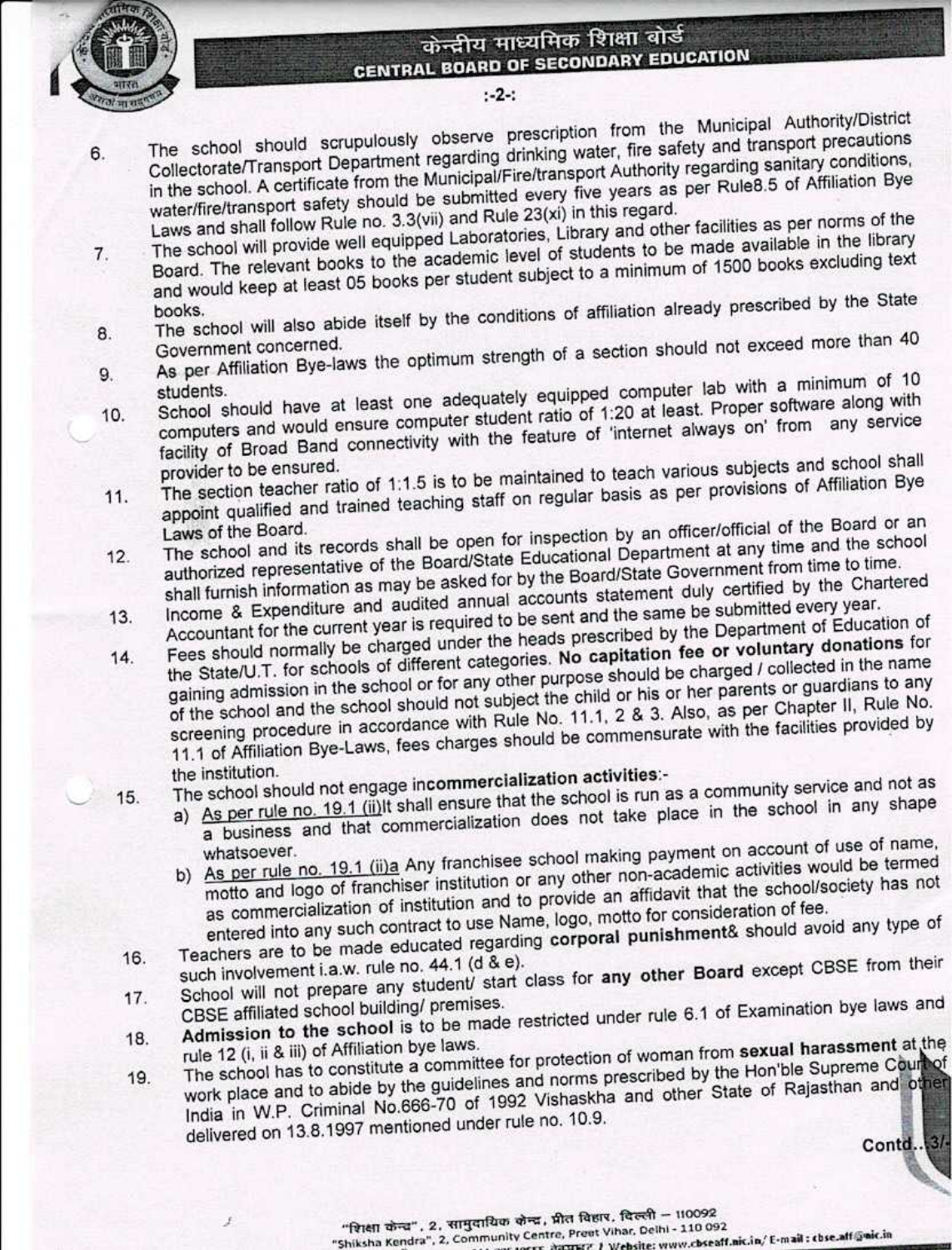

- Each school affiliated/ to be affiliated with the Board shall frame Service Rules for its employees which will be as per Education Act of the state/U.T., if the Act makes adoption of the same 20. obligatory, otherwise as per Service Rules given in Affiliation Bye Laws. Further, Service contract will be entered with each employee as per the provisions in the Education Act of the state/ U.T., or as given in Appendix III, if not obligatory as per the State Education Act.
- Pay and allowances to staff should be revised time to time to bring it at par with that to State  $21.$ Government/Govt. of India. Further, Salary and Service conditions of staff should be provided in accordance with Rule no. 3.3 (v) and Rule no. 10.2 as appended below:
	- a. The school in India must pay salaries and admissible allowances to the staff not less than the corresponding categories of employees in the State Government schools or as per scales etc. prescribed by the Government of India." Further, the service conditions as per Rule 10 and Rules 24 to 49 of Affiliation Bye-Laws also be adhered to.
	- b. Salary should be paid through Electronic Clearing Service (ECS) from the date of first appointment of the teachers on probation.
- As per Rule 13.3 and 13.3 (i), the school shall supply information and returns called for by the Board/State/ Central Government/Local Authority within the prescribed time given for its furnishing  $22.$ to the authority concerned and the school should prepare its annual report containing comprehensive information including name, postal address and e-mail, telephone numbers, affiliation status, period of provisional affiliation, details of infrastructures, details of teachers, number of students and status of fulfillment of norms of affiliation Bye-Laws and upload the same on the website before 15th September of every year.As per rule no. 8.8 (iv & v), every affiliated school to develop their own website containing comprehensive information such as affiliation status, details of infrastructure, details of teachers, number of students, postal address and e-mail, telephone number etc.
- Continuous sponsoring of students at Board examination is to be made as per rule 13.12 (iv), 23. Failure to do so will lead to suomoto withdrawal of the affiliation of the school for Secondary and Senior Secondary Examination as the case may be.
- As per rule 13.12 (ii), no affiliated school shall endeavour to present the candidates who are not on 24. its roll nor shall it present the candidates of its unaffiliated Branch/School to any of the Board's Examinations.
- Running of classes of coaching institutions in the school premises in the pretext of providing coaching to the students for various examinations is not approved by the board. Strict action would 25. be taken on defaulters.
- As per rule no. 8.2 and 13.11, facilities for physically challenged student should be adequately provided and every school shall promote inclusion of student with disabilities/special needs in the 26. normal school as per provisions of the 'Persons with Disabilities Act 1995'.
- School infrastructure and teachers for examinations conducted by the board and evaluation of 27. answer scripts should be made available as per rule no. 13.4.
- As per rule no. 3.3 h (vi), every school should organize at least one week training programme for 28. teachers every year in association with any teachers training institute recognized by the State or Central Government or by any agency identified by the Board.
- Every secondary and senior secondary school shall appoint a person on full time basis for 29. performing the duties of a Health Wellness teacher as per rule 53.5.
- Strict adherence to the provisions of Wild Life Protection Act while procuring plants and animals 30. for the use in laboratories by the school must be made i.a.w. circular no 03 dated 21 May 2013.
- As per rule 15.1 (d), the school will follow the syllabus on the basis of curriculum prescribed by NCERT/ CBSE and text books published by NCERT/CBSE for the Middle classes as far as  $31.$ practicable or exercise extreme care while selecting books of private publishers. The contents must be scrutiny to preclude any objectionable content that hurts the feelings of any class, community, gender, religious group in society. If prescribed books found having such content, the school will have to take responsibility of such content. Provided that the school would put a list of such books prescribed by it on its website with the written declaration duly signed by the Manager and the principal to the effect that they have gone through the contents of the books prescribed by the school and own the responsibility. Contd<sub>347</sub>

न जिलार दिल्ली – 110092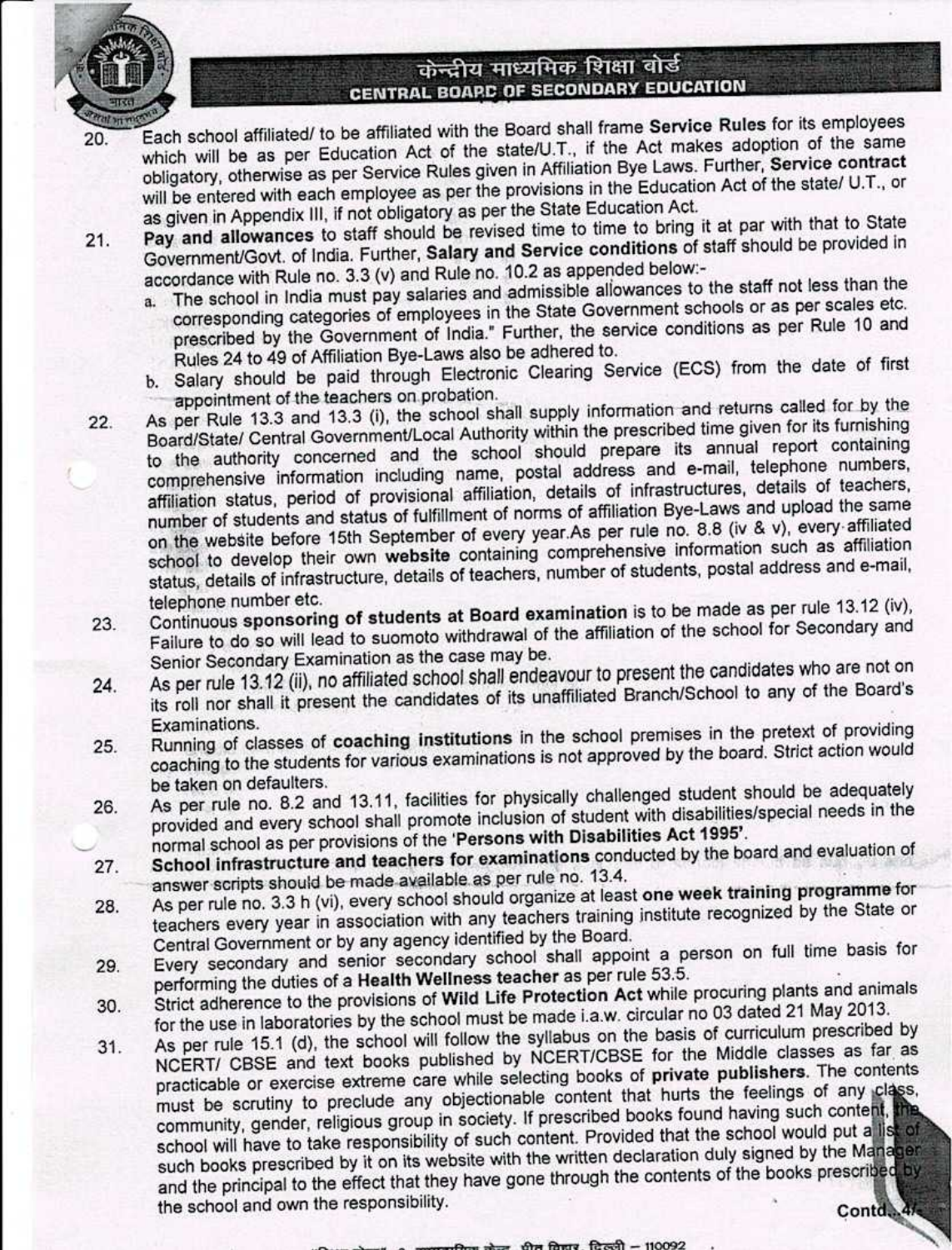

- As per RTE act 2009 and Chapter IX rule No. 53.2.2(a) and 53.3, a teacher appointed to teach 32. Class I to V and VI to VIII should pass in the Central Teacher Eligibility Test (CTET)/ State Teacher Eligibility Test (TET) conducted by the appropriate Government in accordance with the guidelines framed by the NCTE for the purpose.
- 5-6 names of persons not below the rank of Principal of Sr. Secondary School affiliated with the 33. Board be recommended so that two of them may be approved by the Board as its nominee in the School Managing Committee (Of these 2-3 may be Principal of KV/JNV).
- The school will create Reserve Fund as per the requirement of the Affiliation Bye Laws. 34.
- It is mandatory for every affiliated school to become a member in the local Sahodaya of CBSE 35. schools.
- The Board would not allow any transfer of property/sale of school by one society/ Management/ 36. Trust to another Society/Management/Trust through agreement/sale deed and the school shall not be closed down in the same premises. In case such transaction is effected explicitly or implicitly the Board shall withdraw its affiliation with immediate effect.
- The school should not start Class XI/XII without written approval of the Board. The Board shall not 37. be responsible for any consequences in case class XI/XII is started without following the Affiliation Bye Laws and obtaining the prior approval of the Board.
- The school should keep a copy of Affiliation/ Examination Bye Laws for reference purpose and 38. also advised to visit CBSE websites www.cbseaff.nic.in&www.cbse.nic.in for updates.
- In case of established violation of the provisions contained in Affiliation/Examination Bye laws of 39. the Board, the school shall be liable for disaffiliation as per Rule No. 17 of Affiliation Bye-laws.
- The school shall enter into an agreement with the Board detailing the terms and conditions 40. for grant of affiliation, which will be binding on both the parties.
- Special conditions to be complied within three months:-41.
	- The School Managing Committee has not been constituted as per Affiliation Bye-laws of the  $(i)$ Board; therefore, it may be reconstituted by including 02 representatives each of teachers, parents and CBSE. The school is also required to forward 5-6 names of the Principals of the nearby CBSE affiliated school (2-3 of them may be from KVs / JNVs) for approval 02 of them as Board's nominees for inclusion in School Managing Committee.
	- (ii) The number of students enrolled is more than 40 in some sections. Therefore enrolment should be maintained with optimum Number of 40 students in each section.
	- (iii) The school is required to appoint more trained and qualified PRTs to maintain section-teacher ratio as per norms and furnish a fresh staff statement accordingly.
	- (iv) The school is required to renew and maintain the Reserve Funds in the joint names of Secretary, CBSE and Manager of the school as per provisions of Affiliation Bye-Laws of the Board.
	- (v) s per Rule No. 7.2 of Affiliation Bye-Laws, the accounts of school should be audited and certified by a Chartered Accountant and proper accounts statements should be prepared as per rules. A copy of each of the Statement of Accounts should be sent to the Board every year. Hence, the school is required to submit Audited Account Statements as per norms.

### **DEPUTY SECRETARY (AFF)**

**DEPUTY SECRETARY (AFE)** 

#### Copy to:

- 1. The Principal, Sirajul Huda English Medium School, Meppayur, Manhakulam, PO Keezhariyur, Quilandy, Kozhikode, Kerala - 673324
- 2. The Regional Officer, Regional Office, Central Board Secondary Education, Regional Office, Block-B,2nd Floor, LIC Divisional Office Campus, Pattom, Thiruvananthapuram - 695004, Kerala
- 3. The Research Officer (Technology), AMC, CBSE, Preet Vihar, Delhi with a request to update records.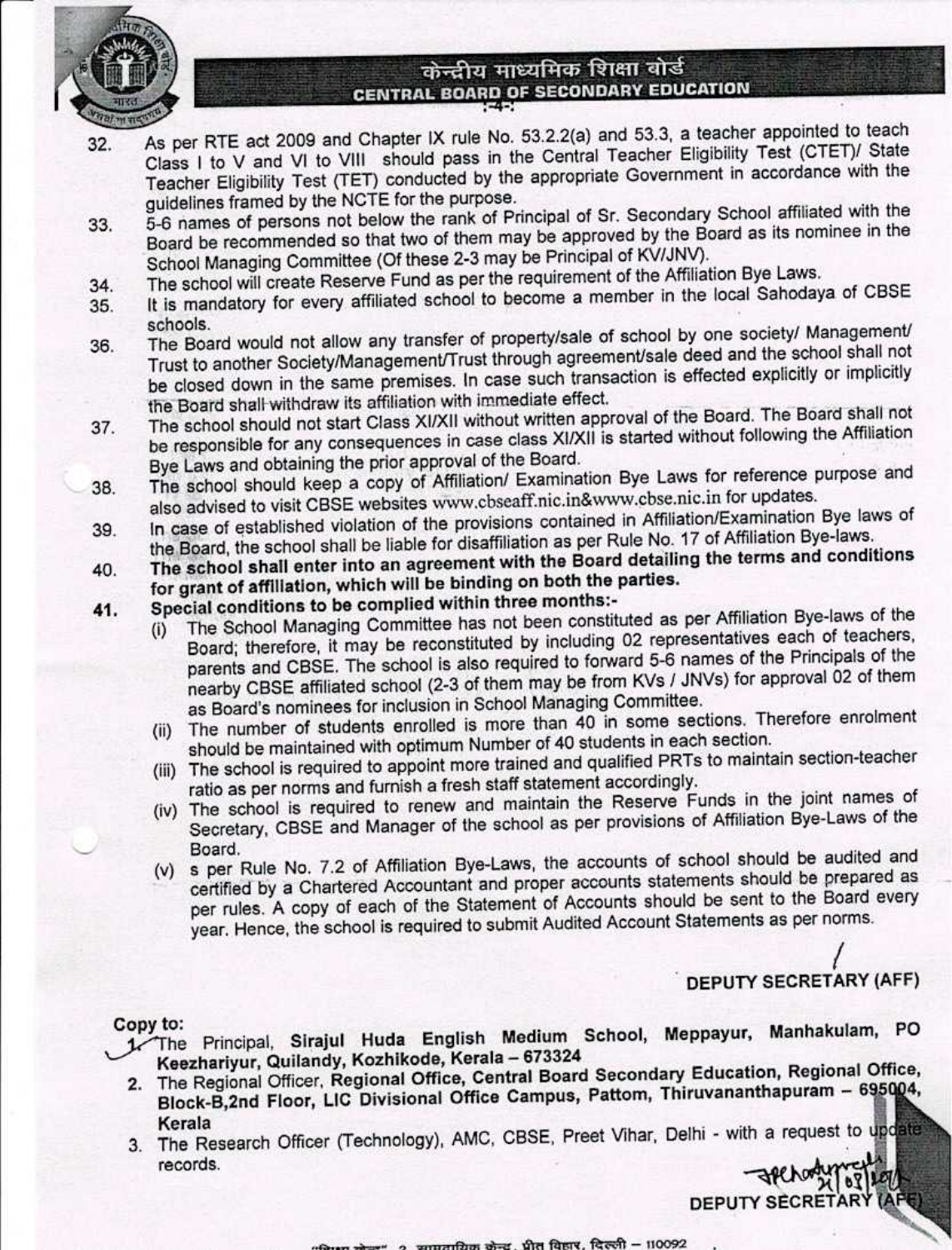#### NO : CBSE/931187/EX-03245-2223/2022-23/ Dated: 23/07/2021

### The Manager, SIRAJUL HUDA ENG MEDIUM SCH KOZHIKODE KERALA SIRAJUL HUDA ENGLISH MEDIUM SCHOOL,MEPPAYUR, MANHAKULAM PO,KEEZHARIYUR KERALA,KOZHIKODE, 673324 (M: 91-9072388799)

SUBJECT: -Extension of General Affiliation up to Secondary/Senior Secondary Level .

This is with reference to school application on the subject cited above. In this connection, I am directed to convey the approval of the Board for Extension of General Affiliation as per details given below:-

| <b>Affiliation No used as User ID for</b><br>both OASIS and<br><b>LOC/Registration System</b> | 931187                                                                     |  |
|-----------------------------------------------------------------------------------------------|----------------------------------------------------------------------------|--|
| <b>School No</b>                                                                              | 76130                                                                      |  |
| <b>Affiliated for</b>                                                                         | <b>Extension of General Affiliation</b><br><b>Extension of Affiliation</b> |  |
| Category                                                                                      |                                                                            |  |
| <b>Period of affiliation</b>                                                                  | 01.04.2022 to 31.03.2027                                                   |  |

The above sanction is subject to fulfillment of following conditions:-

- 1. The approval is based upon the documents /data/information uploaded by the school online. The school will be responsible for its genuineness. In case of any discrepancies, necessary action will be initiated against the school as per Affiliation Bye -Laws-2018.
- 2. The school will follow the RTE Act, 2009 and instructions issued thereon by the CBSE/Respective State /UT Govt. from time to time. The school will also abide by the conditions prescribed, if any, by the State Government concerned.
- 3. The School is required to apply on online for extension of affiliation along with the requisite fee and other documents as per Rule 10.3 of Affiliation Bye Laws.
- 4. The school should go through the provision of Affiliation and Examination Bye Laws and subsequent amendment therein as well as circulars and guidelines /instructions issued by the Board time to time and keep a copy there of for reference purpose and is also advised to regularly visit CBSE websites i.e., http://cbseacademic.nic.in/ & http://cbse.nic.in/ for updates.
- 5. The school to renew mandatory certificates from time to time.
- 6. The school shall be solely responsible for any legal consequences arising out of the use of school name/logo/society/trust or any other identity /activity related to running of school affiliated to CBSE. All legal expenses incurred by the Board, if any, arising out of these circumstances, shall be borne by the school.

"The school shall possess valid fire safety certificate and Building safety certificate during functioning of the school which shall be renewed from time to time as per norms".

DEPUTY SECRETARY/JOINT SECRETARY (AFF.)